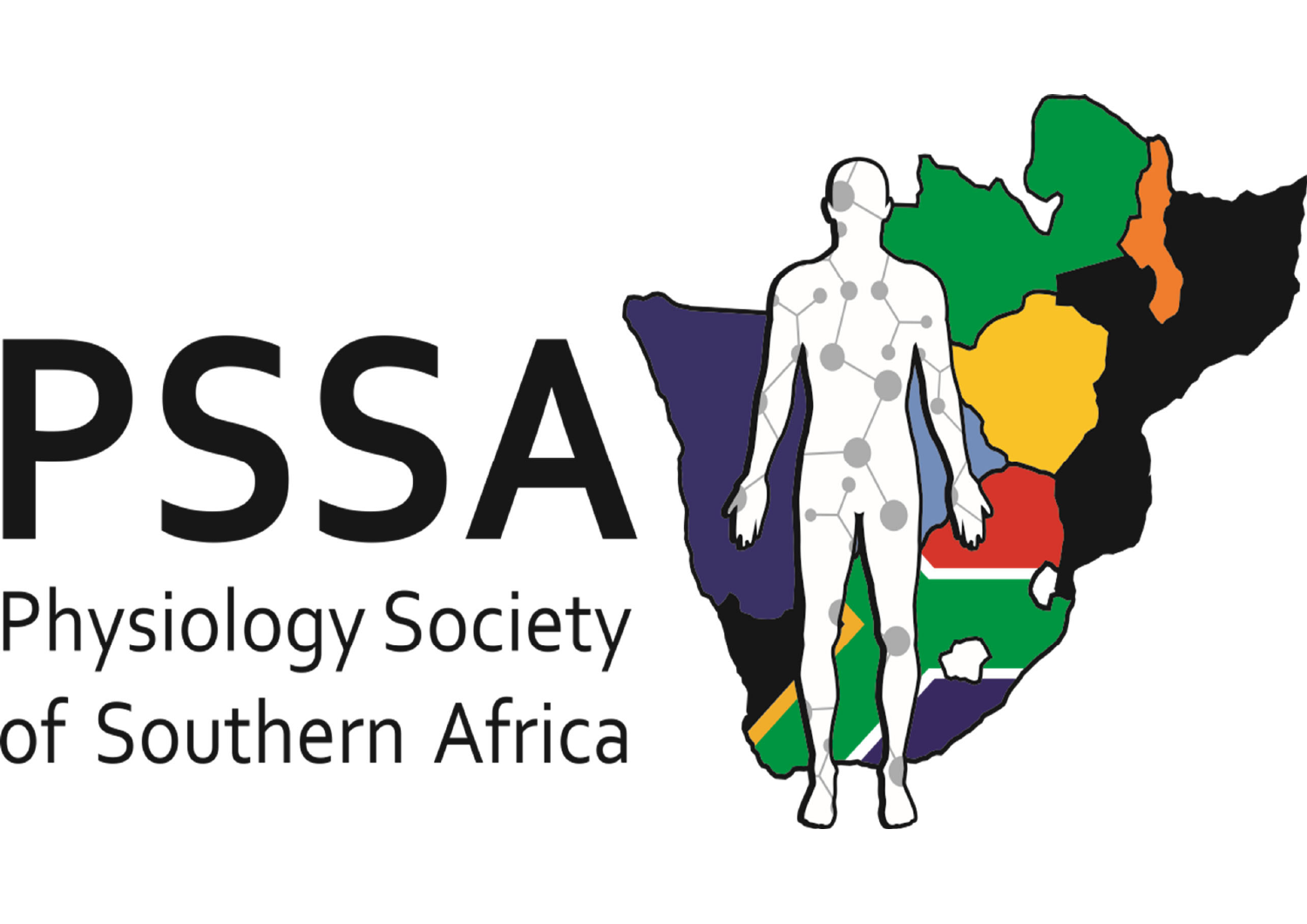## Secretary / Treasurer's Financial Report

- 2020 & 2021 Audits initiated and completed:
	- All in good standing
		- Assets

|                     | <b>2018 (end July)</b> | <b>2019 (end June)</b> | <b>2020 (end June)</b> | <b>2021 (end June)</b> |
|---------------------|------------------------|------------------------|------------------------|------------------------|
| <b>ABSA account</b> | R 66 745.94            | R 51 578.36            | R 53 788.16            | R 105 703.76           |
| <b>SATRIX</b>       | R 224 298.45           | R 242 063.16           | R 299 355.56           | R 340 368.20           |
| <b>TOTAL ASSETS</b> | R 291 044.39           | R293 641.52            | R353 143.72            | R446071.96             |
|                     |                        |                        |                        |                        |

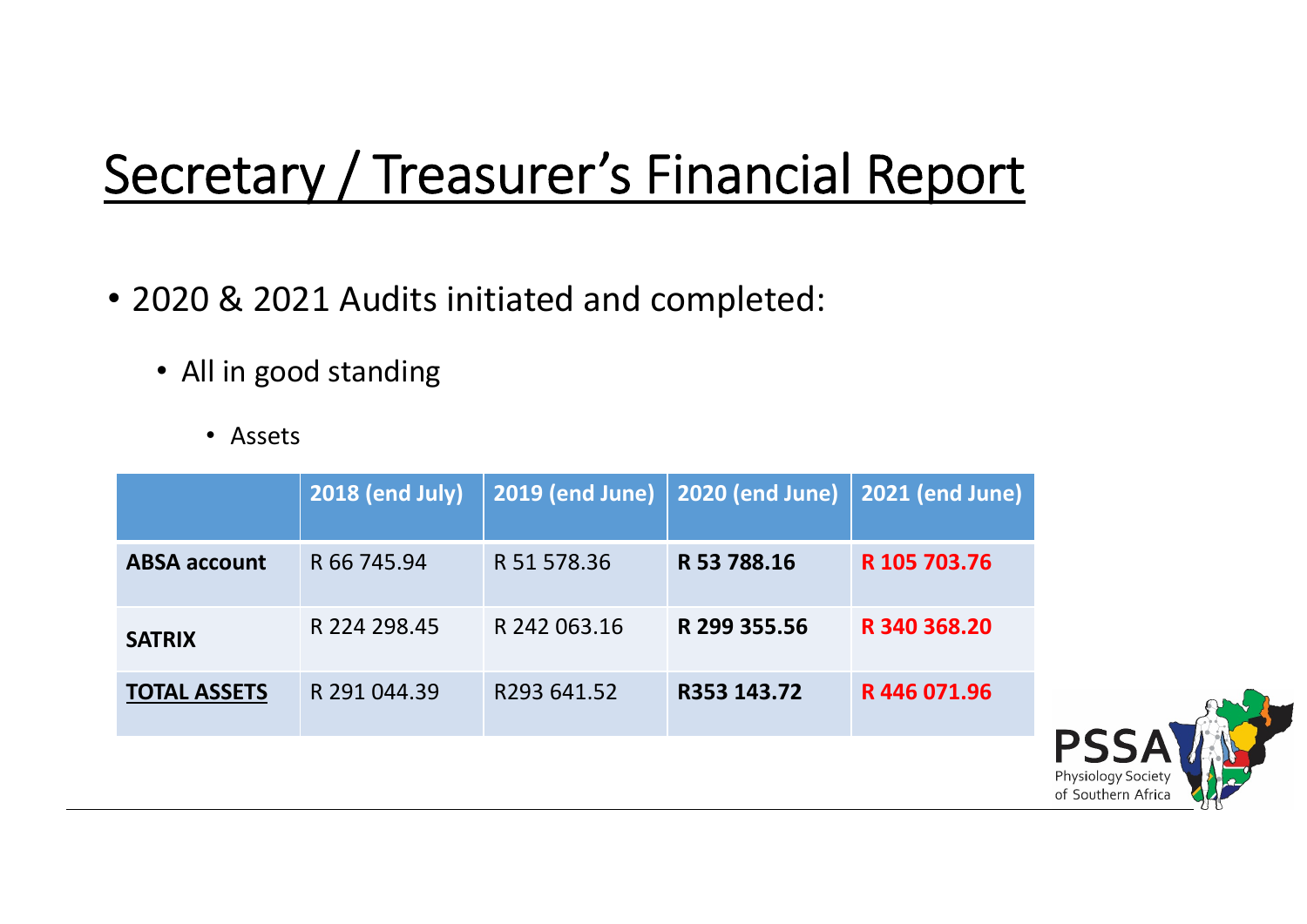#### Secretary / Treasurer's Financial Report 2020‐2021

- $\bullet$  **Income generated**
	- Membership dues (2021)
		- R 100 (students)
		- R 400 (academics/staff/technical personnel)
		- R 200 (Postdoc fee)
		- PSSA 2018 (CoBNeST) <u>R 0.00</u>, PSSA 2019 (WSU) <u>R 0.00</u>, PSSA 2020 <u>No congress</u>
	- PSSA partners (2021)
		- Axiology Labs (R 25 000)
- **Expenditures (2021)**
	- Website design R 3105
	- PSSA travel (Registration) grants R 14 000
	- Auditors (x2) R 15 870 (R 7935.00/yr)

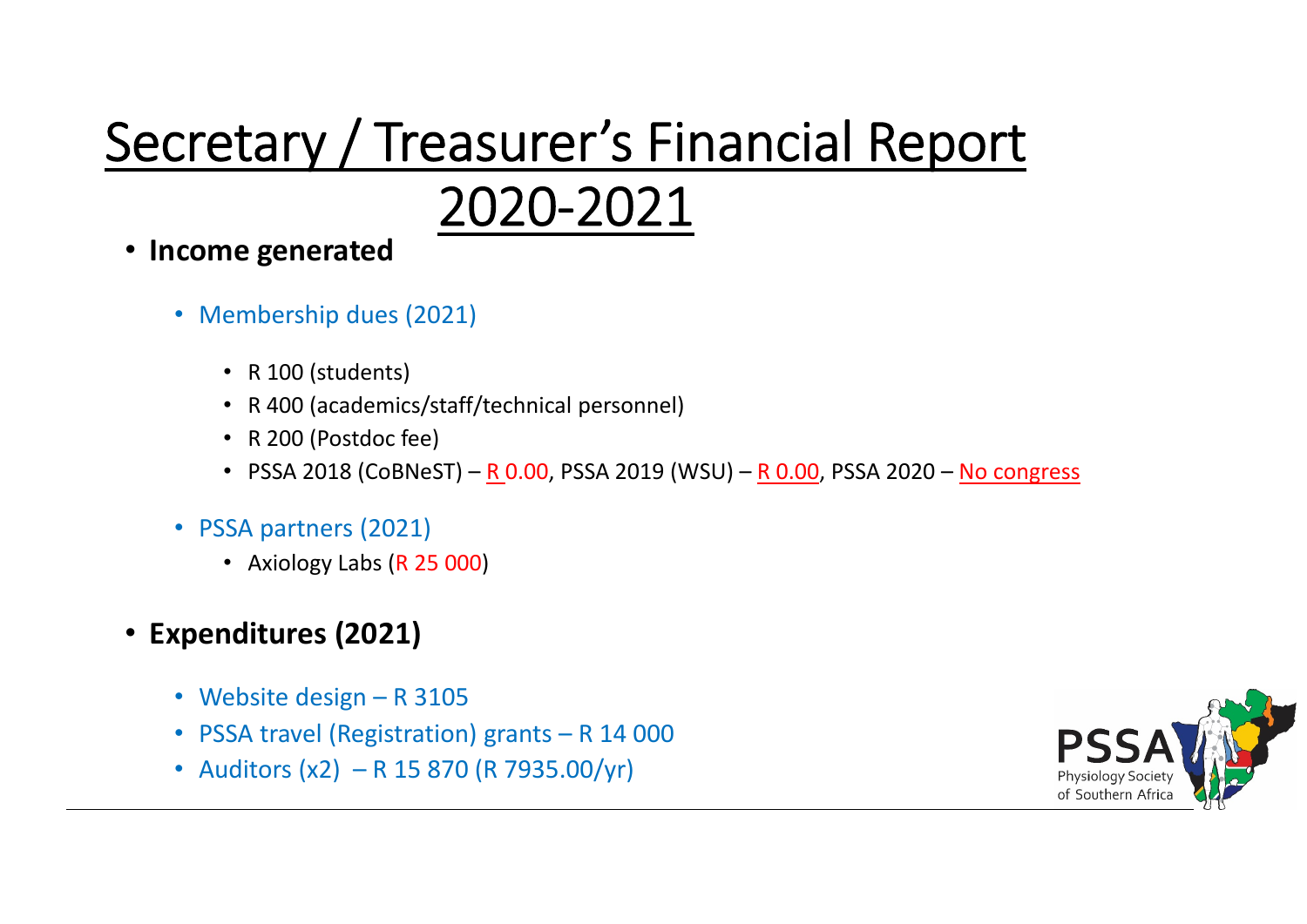### Secretary / Treasurer's Financial Report

• 2020 & 2021 Audits initiated and completed: